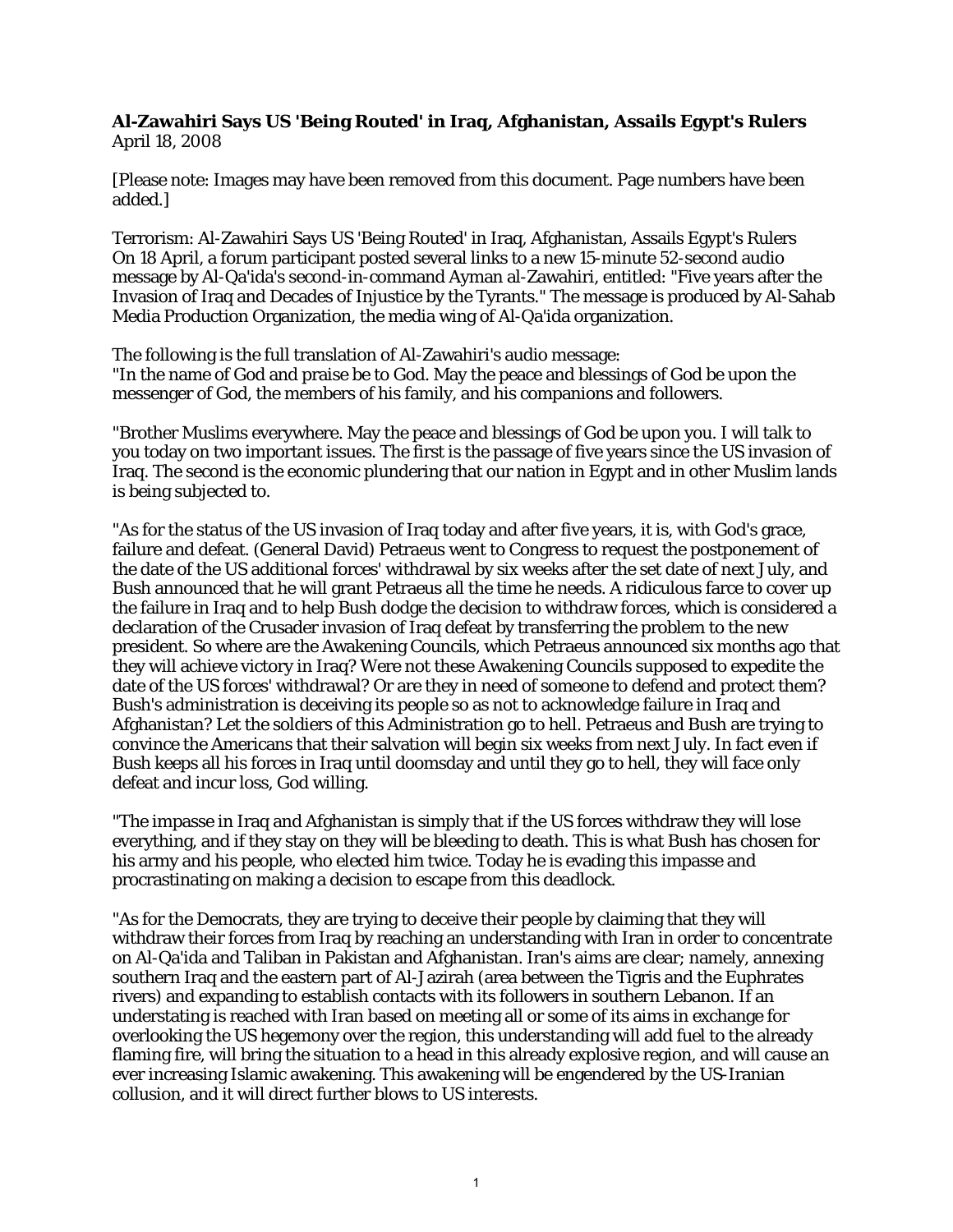"Both the Republicans and the Democrats, and indeed all the Americans and the Crusader West in general, are afflicted with the blindness of arrogance and highhandedness, which makes them reject the word 'Why.' They have failed to answer the question: Why did they attack us? Then they failed to answer the question: With what are they going to defeat us? This blindness prevents them fro m seeing the facts as they are on the ground. One of these facts is that the age of hegemony, plundering, and oppression of the Islamic nation has gone, never to return. The age of jihad, defense, and steadfastness has begun. The age of the Monroe Doctrine, the Opium War, the Sykes-Picot Agreement, and the bombing of Hiroshima and Nagasaki has gone, and the age of rejecting peace, capitulation, and normalization; the age of confronting the invaders in Chechnya, Afghanistan, Iraq, and Palestine, has begun.

"The perseverance in and insistence on ignoring the facts prompt the United States and the Crusader West to continue with the same old methods, making them sustain further and continuous losses. As for the situation in Iraq, it is, God be praised, in the interest of Islam and jihad. The Americans are being routed. They are fighting in Washington over the date of their withdrawal. The Awakening Councils are being pursued. There, the Mujahidin follow the tradition of Abu-Bakr Al-Siddiq (the first caliph after Muhammad), may God be pleased with him: Either a victorious war or an ignominious peace. The Iranians are in confusion. Their henchmen are fighting each other. In their fighting, they are bombing the domes of Husayn and Al-Abbas, may God be pleased with them.

"Muqtada al-Sadr has become the laughing stock of the world because of his use of Al-Taqiyah (expediencies, Shiite principle). Sometimes he hands over his weapons and joins the political process. Sometimes he leaves this process, and sometimes he freezes Al-Mahdi Army, and then says he will postpone this freeze. Sometimes he says he will stage a demonstration against the occupation and then he says he will not. Sometimes he says he will sound the religious authorities on dissolving Al-Mahdi Army. Thus, the Iranian intelligence has used this naive boy as a puppet. He claims that he is waging resistance against the occupation, sometimes by handing his weapons over to them and sometimes by demonstrating against them.

"The people of Islam and jihad in Iraq have only to be persistent and remain firm. The signs of victory are now clear and the breakthrough is looming on the horizon. Shortly Iraq will become the fortress of Islam which will become a springboard from which expeditions and troops will leave to liberate the Al-Aqsa Mosque (of Jerusalem), God willing.

"Iraq today is now the most important arena in which our Muslim nation is waging the battle against the forces of the Crusader-Zionist campaign. Therefore, backing the mujahidin in Iraq, led by the Islamic State of Iraq, is the most important task of the Islamic nation today.

"The second thing that I would like to talk about is the economic plundering to which our nation, in Egypt and other Islamic countries, are being exposed. Corruption and thefts have reached the extent of starving people and denying them their basic food. Those who are stealing the food of the people of Egypt are the same ones who are preventing food from reaching the people of Gaza under the pretext of suspect international commitments, which they reached with the Jews and the Americans under the cover of darkness, to enable Israel to monopolize supplies to Gaza in order to force its people to capitulate to its conditions. Those who are stealing the means of livelihood of the people of Egypt are the same ones who are spreading and promoting the culture of capitulation to the United States and normalization of relations with Israel, and then surrendering and seeking refuge in the documents of rationalization.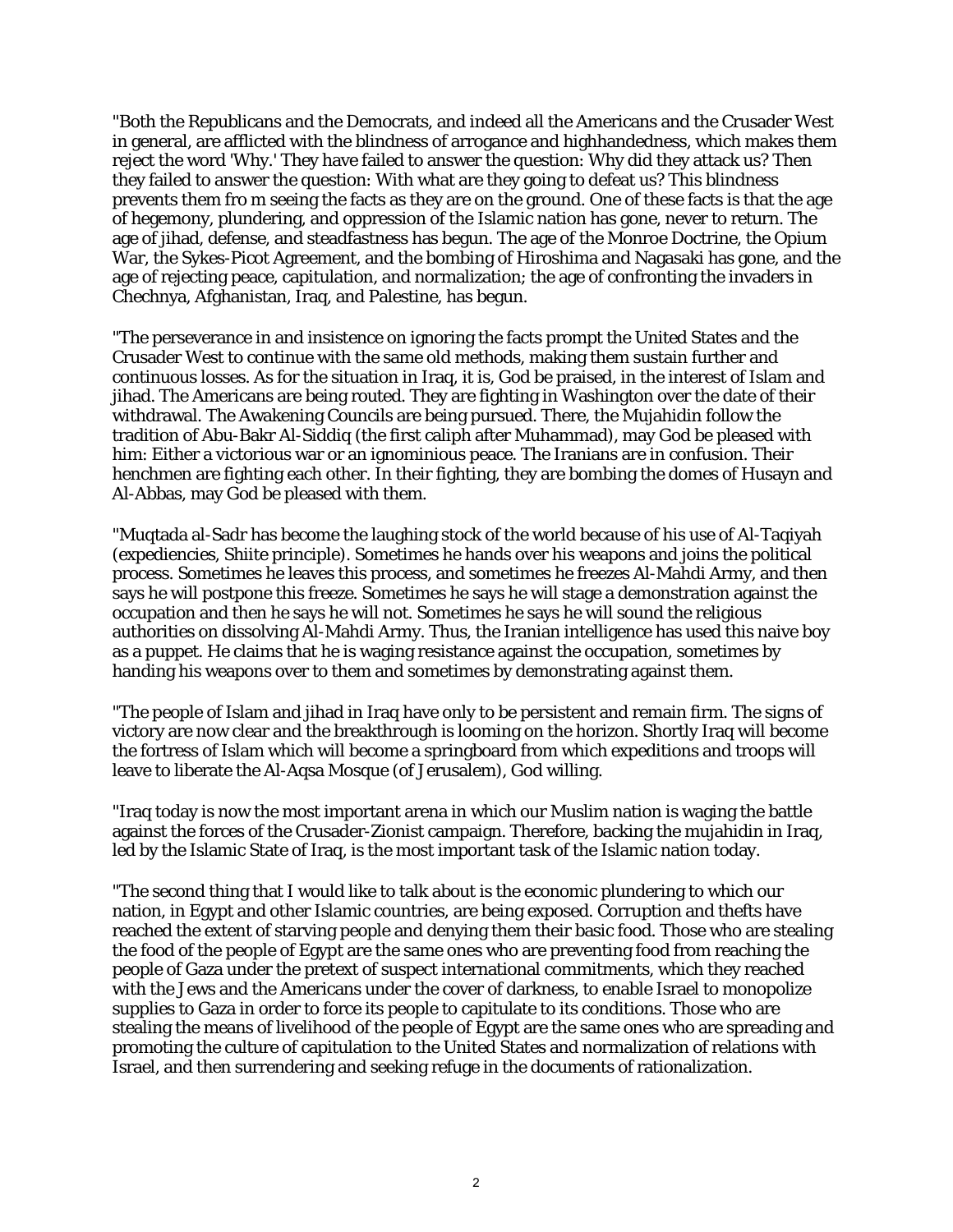"Starving the people in Egypt and denying them bread and water in the Nile Delta is part of the US-Zionist conspiracy, which is designed to subjugate our nation and divide it further. Denying people bread, stealing the resources of the nation, starving the people, poisoning the air and water, and spreading renal failures are only symptoms of the cancer that is spreading in the organs of the nation.

"Those who stole the means of people's life and did not even leave a loaf of bread to them have reached such limits because the nation did not confront them as it should have in order to deter them. If the nation continues to leave them doing this, they will sell its children. They have handed Egypt over to Israel but the nation did not deter them. They brought in the Crusader US forces to Egypt but the nation did not confront them. They helped kill Muslims in Iraq and Afghanistan but the nation did not stop them. They plotted against the siege of the mujahidin in Gaza, but nobody stood against them. They violated honors in jails, detention centers, and police stations but nobody punished them. The longer our silence the more they will bite our flesh and drink from our blood.

"Abu-Bakr Al-Siddiq, may God be please with him, said: 0 people. Read this Koranic verse: "O ye who believe! Guard your own souls: If ye follow (right) guidance, no hurt can come to you from those who stray." (Koranic verse; Al-Ma'idah; 5:105) He said: I heard the messenger of God, may the blessings and peace of God be upon him say: If people recognize the oppressor and fail to punish him, God will punish all of them.

"Those who stole the bread and the means of life of the people are the ones who blocked all means of peaceful change. What happened at the Shura Council elections and then the local elections in Egypt, and before that the Jordanian elections, the Moroccan elections, and the threat to dissolve the Justice Party in Turkey represent the new US policy, now that the method of change through elections has exhausted itself and after the Americans exploited this current by diverting the nation from jihad and serious resistance against the nation's internal and external enemies. When this policy failed to confront the wave of the expanding jihadist awakening, they moved to the current policy; namely, the policy of creating Awakening Councils in Iraq, introducing the constitutional amendments, exercising complete control over the elections, and the document of rationing in Egypt. This is the policy of imposing the ignominious, humiliating, and corrupt reality on the nation by oppression, forgery, repression, and lies.

"Insisting on prevarication, the White House, the sponsor of freedoms in the world, issued a statement, after the local elections in Egypt, in which it expressed concern about the harassment of the opposition's activists and candidates at the hands of the government, which is backed and supported by the Americans and which they supply with funds, aid, and means of torture. These US lies are no longer convincing to anyone, and this corrupt and traitor (Egyptian) regime, which has closed all doors to peaceful change, should be toppled if we want to live as human beings. We will be rescued only by an Islamic government, which is independent from the arch international criminals and which will protect the nation's interests, defend its sanctities, and preserves its rights. Any other solution will be in vain and will lead only to further losses, submission, and humiliation.

"This deterioration has not been confined to Egypt. The Islamic nation is suffering shortage of foodstuffs in many countries, such as Yemen. Even in the Arabian Peninsula, whose government is one of the richest in the world, many residents of the popular neighborhoods of Jedda do not find water. They carry their pots to mosques to have water but the government prevents the muezzins from giving them water. Sewage is spilled in the streets and electricity is cut off in the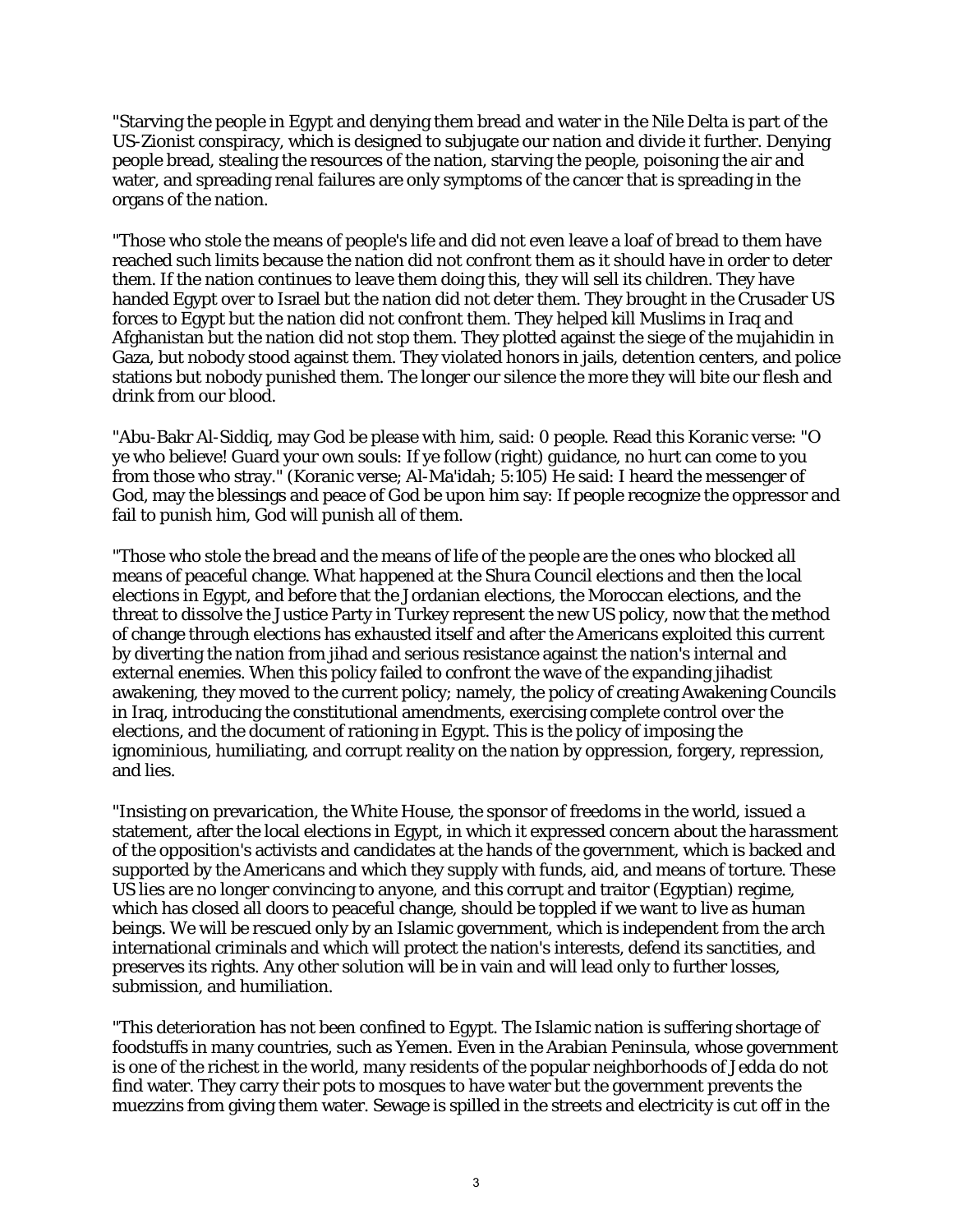stifling heat of Jedda. The poor in Mecca and Riyadh live in shanty towns. Where has the nation's wealth in the Arabian Peninsula gone? The Americans unleashed against this wealth a family of 7,000 princes, who are plundering the peninsula's resources and who are giving the lion's share of our wealth to the Americans. They are also giving them the land, the bases, the airports, and the seaports from which they move to kill Muslims. Abdallah Bin-Abd-al-Aziz is preoccupied with visiting the Pope, who insulted Islam and the prophet of Islam, God's peace and blessings be upon him. He is engaged in calls for interfaith dialogue to polish his image in front of the Crusaders and the Americans.

"O you, who is eager to appease the Crusaders, instead of holding dialogues with non-Muslims, listen first to your Muslim people who are suffering from unemployment, drugs, and crimes, and who do not find drinking water, electricity, or proper housing. Restore to them their rights which you robbed, stop capitulating to the Americans, and stop plundering the nation's wealth.

"Thus, the nation's conscious vanguards should move before it is too late. The conscious Islamic vanguards should move before we see Petraeus in Cairo and in Riyadh tomorrow, leading the awakening gangs, to shed blood and violate sanctities.

"Then what Muslims must do today? The Muslim is asked to adhere to his faith because Islam is the road to salvation. In all historical battles only Muslims defended the nation. Those who are defending it today -- in Chechnya, Afghanistan, Iraq, Somalia, and Palestine -- are Muslims. The Muslim should work in accordance with the tradition of the prophet, God's peace and blessings be upon him. The prophet said: Whoever encounters a wrongdoing he should change it with his hand. If he is unable to, he should change it by his utterances, and if he cannot then he can wish this change in his heart, and this will be the weakest form of faith.

"All are asked to move with all their strength, by fighting, statements, demonstrations, sit-ins, protests, and strikes. We should explore all means to change this corrupt reality. We will not be able to clinch our rights except by our hands and not by begging, appeals, or forged elections.

"The wolves of the regimes, the agents of Crusaders and Jews, will try to suppress popular movements with all the power at their disposal, as was the case in Al-Mahallah al-Kubra. But as steadfastness and sacrifices continue, these agents will be defeated, God willing. Patience and perseverance is necessary because rights are wrested by force; they are not granted.

"Workers, employees, and students must transfer their anger to the streets. They must transform mosques, factories, universities, colleges, and high schools into centers for supporting jihad and resistance.

"All must move because the battle is not that of a certain group or organization but that of the entire nation. The Islamic nation must unite, through its mujahidin, men, women, and children; its ulema and shaykhs, its thinkers, leaderships, and masses, to drive out the Crusader and Jewish invaders from the land of Islam and establish the Islamic state that rules by the Islamic sharia, which defends the rights of Muslims, and which punishes the robbers and the plunderers of the wealth of the nation.

"Is it reasonable that the people of bounteous Egypt cannot find bread or water? Where have all its resources gone? The establishment of this state requires a movement by the sacrificing Muslim vanguards who make sacrifices for their religion and who are relying on their God.